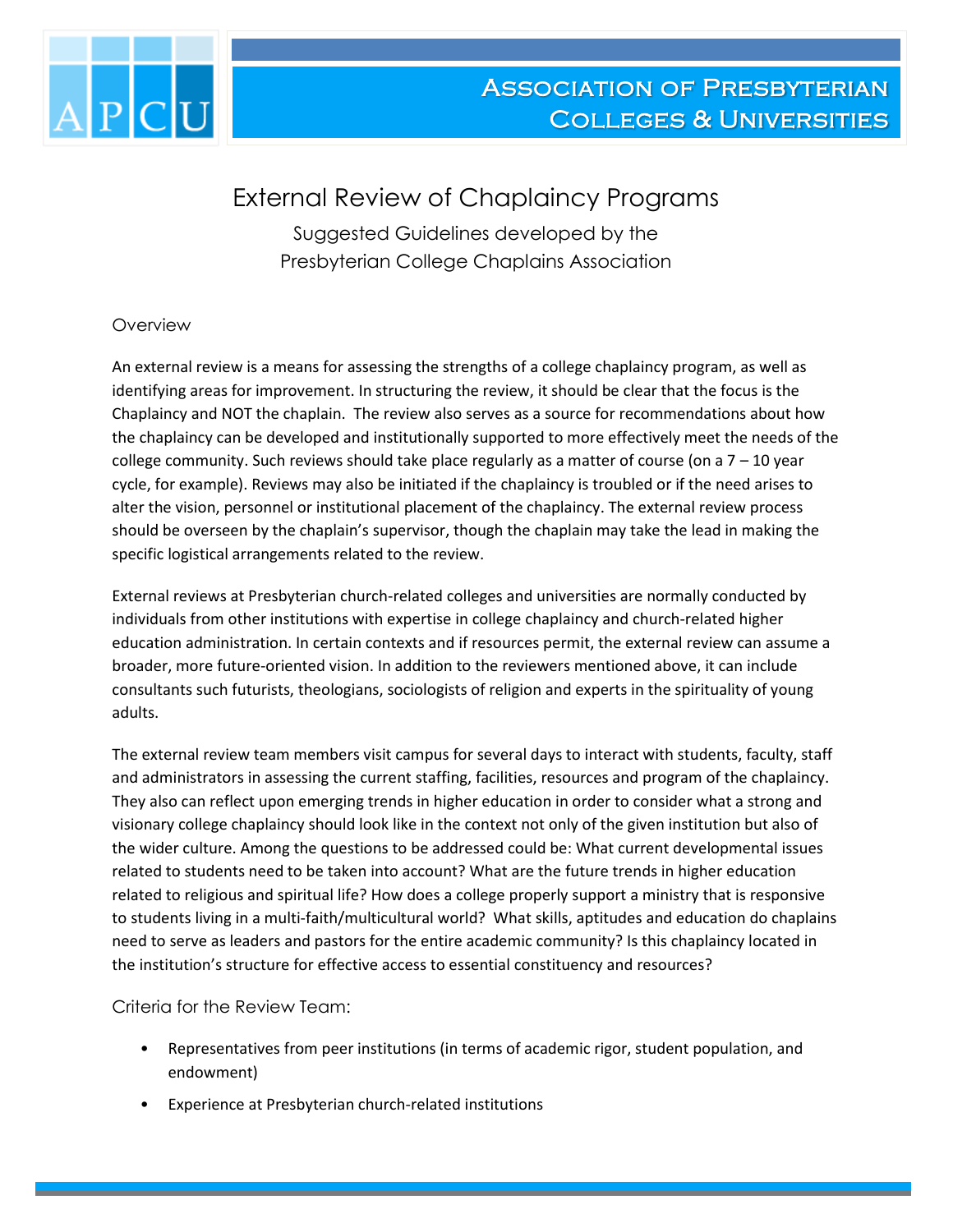

- At least one college or university chaplain (preferably 2)
- Someone with a prior relationship with the institution (if possible; e.g., alum)
- Dean of Students (or other position that supervises a college chaplain)
- Denominational official (if appropriate; e.g. executive presbyter responsible for higher education ministries or college-church relations)
- Prominent external consultant with specialized knowledge in the current and future directions of the religious/spiritual climate among young adults
- Theologian, futurist, sociologist of religion, etc.

Preparations for the Campus Visit:

- Begin the process early in the semester before the semester in which the review will take place
- Conduct internal surveys (of student / faculty / staff perceptions of chaplaincy)
- Possibly examine the chaplaincy programs, staffing and resources at peer institutions to establish a context for comparison to normative "best practices." Prepare a report on how these campuses have arrived at the particular style of chaplaincy the have. Include responses to questions such as: "How did you get where you are?" "What mistakes did you make to get here?" "Who was involved in the shaping of this work?" "What criteria do you use to recognize success in your program?"
- Discuss hopes / expectations with review team (via conference call)
- Budget: \$2000 5000
	- o Honoraria: \$500 \$750 for 48 hours on campus (e.g. Wed. noon Fri noon); honoraria for prominent external consultants and theologians may be higher
	- o Reviewers' 122travel, room & board
	- o Group meals on site
	- o Conference calls, photocopies, postage, other materials
- Send information packet to members of review team
	- o Description of the evolution of chaplaincy program over past 15-20 years
	- o Annual reports (2-3 years' worth)
	- o Budgets (up to 5 years' worth)
	- o Chaplain's Office current publications / promotional material
	- o College view book / catalog
	- o Denominational agreements / covenant with the college / university
	- o College mission statement
	- o Chaplaincy mission statement
	- Appropriate position descriptions